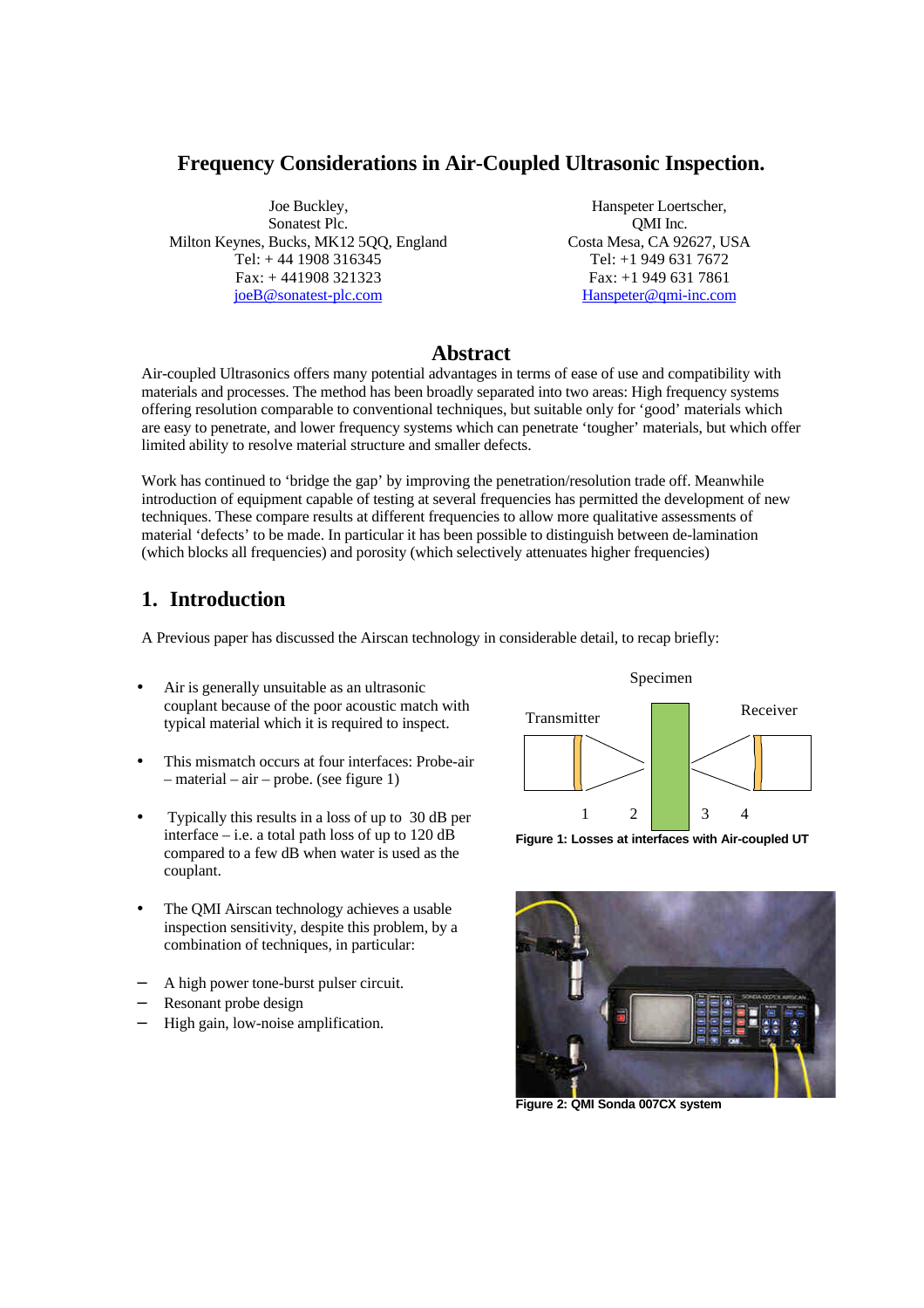Because of the huge ratio between incident and transmitted power levels Air-Coupled Ultrasound is normally only practical as a dual probe, through transmission technique, producing amplitude only data. For most applications a scanning mechanism and suitable C-scan Software is required for interpretation of results.



**Figure 3: QMI LS-12 scanner Figure 4: C-scan image of composite assembly**

# **2. Experience with Air-coupled Ultrasonics at Medium Frequencies**

Until recently the majority of work carried out by QMI has been at medium frequencies (400kHz) This has proved very successful for C-scan ultrasonic testing of composite laminates, honeycomb structures, circuit boards, as well as for process control in pultrusion manufacturing.

Compared to the frequencies of 1 MHz and higher used in most contact ultrasonic applications, the 400 kHz of the air-coupled technique may be considered relatively low. Nevertheless, a lateral resolution of about 0.040 in. (1 mm) is achieved, due to the focusing effect of the air-coupled transducers. Such resolution has proven more than adequate for virtually all applications.



**Figure 5: Typical Results from 400 kHz Air-coupled Inspection : a) Honeycomb b) Carbon composite impact test c) Wood**

## **3. The need for greater penetration**

The aircraft industry is using more and more highly attenuative materials, such as foam sandwich structures and multiple layer honeycombs. It is often impossible to penetrate most of these materials using frequencies of 400 kHz and higher. This has brought new challenges to the testing instrumentation. The main losses of foam material are very likely caused by beam scattering. Such losses are known to depend strongly on the frequency and increase with the fourth power of the frequency. It can therefore be expected that by using ultrasonic frequencies which are even lower than 400 kHz, it might be possible to penetrate through foam structures.

The Sonda 007 Instrument has been modified to drive 50 kHz electrostatic transducers. The electrostatic transducers are flat, with a diameter of 38mm. They have a transmit and receive response which varies within 10 dB between 50 and 100 kHz, and a beam angle of about 30 degrees.

Various configurations of the 50 kHz transducers were investigated. (Figure 6) In the throughtransmission configuration, both transducers were mounted to produce a beam perpendicular to the surface and at a distance of 70 mm. In a quasi "focused" configuration the transducers in the through-transmission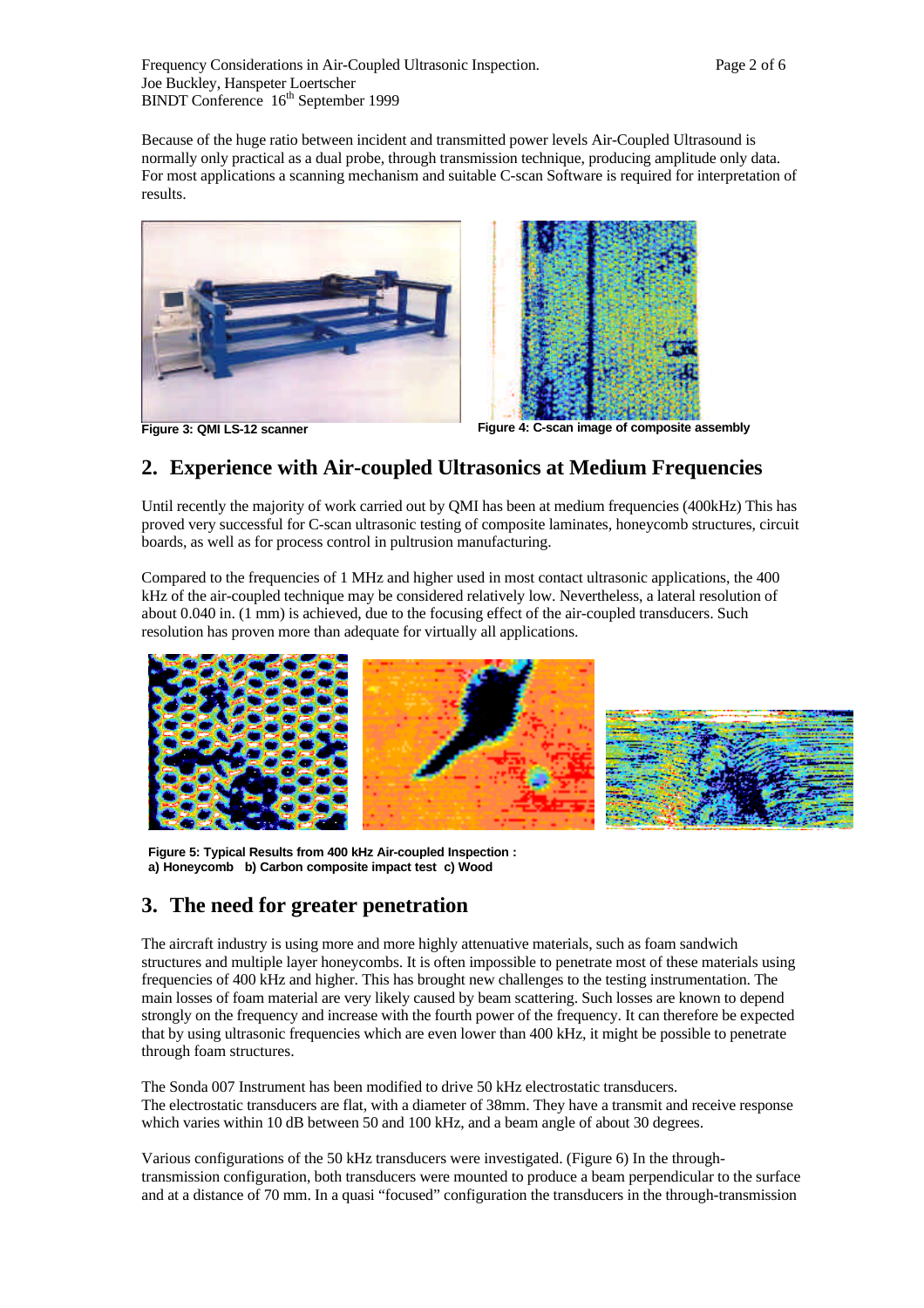configuration were displaced laterally, so that that the ultrasonic beam was only marginally intersected by the receiver



## **4. Assessment of Lateral Resolution of 50 kHz techniques**

A thermoset carbon fiber composite panel, measuring 50cm square, having a thickness of 6mm, with artificially built in defects was scanned using various techniques. The artificial defects consisted of teflon inserts, measuring from 1.6mm. to 20mm in diameter. These inserts were 10cm apart and arranged in a 5 x 4 grid. All scans were performed at a speed of 150mm/sec, with a step size of 0.75mm.



**Figure 7: C-scan image with water squirters at 2.25 MHz. Teflon inserts measuring 1.6mm to 20mm at 100mm. Distances.**

**Figure 8: C-scan image with 400 kHz air-coupled transducers. The smallest resolved Teflon inserts in the bottom row measure 1.6mm. in diameter.**

The first scan was used to establish a baseline and was performed using water squirters and 2¼ MHz transducers. The resulting C-scan image is shown in figure 7. The smallest inserts, are resolved in column 2, 3, and 4 of row 4.

Figure 8 shows a C-scan image performed with the resonant air coupled and focused transducers at 400 kHz in through transmission. Note that despite the lower contrast and the lower frequency, the smallest Teflon inserts in row 4 can still be detected.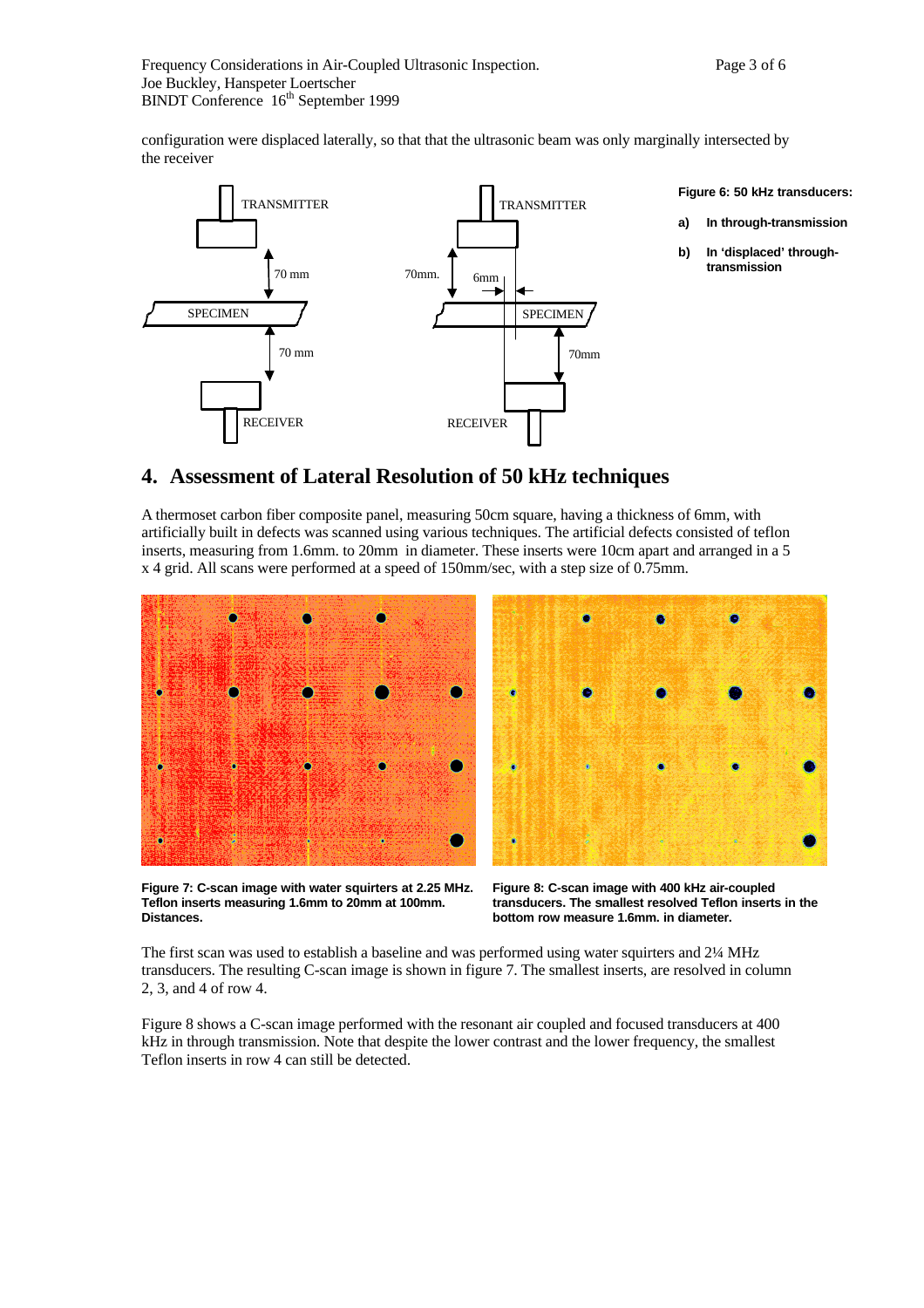

**Figure 9: C-scan image with 50 kHz transducers in straight through-transmission. Teflon inserts with diameters less than 12 mm. cannot be resolved.**



**Figure 10: C-scan image with 50 kHz transducers, laterally displaced, in through-transmission. Teflon inserts with diameters less than 8 mm. cannot be resolved.**

The C-scan image shown in figure 9 was performed with the 50 kHz transducers in through transmission, aligned as shown in figure 6a. As can be expected, due to the large diameter of these transducers and to the low frequency, the lateral resolution is significantly less than in the previous scan. The inserts of 12mm in diameter in the top row are at the limit of resolution. The largest insert of 20mm in diameter is clearly resolved, which is still only half the transducer diameter.

For the C-scan of figure 10, the 50 kHz transducers were laterally displaced as shown in figure 6b, where the receiver captures only a small part of the transmitted ultrasonic beam. The result is improved resolution and higher contrast: 8mm. inserts in row 3 can be resolved.

## **5. Frequency dependant transmission**

Two carbon-carbon silicon carbide (SiC) coated panels having a thickness of 3mm, which were fabricated during an R&D stage, were tested ultrasonically with air-coupled transducers at two different frequencies. The C-scans were performed at a speed of 150mm/sec, with a step size of 0.75mm

Figures 11 & 12 show two C-scans from a 15 x 20 cm section of a Silicon carbide coated panel. The Cscan of figure 11 was produced using the 400 kHz focused transducers, while the C-scan of figure 12 was produced with the 50 kHz electrostatic unfocused transducers.





**Figure 11: C-scan image of a 15 x 20 cm.. section of a SiC panel scanned with 400 kHz air-coupled transducers.**

**Figure 12: C-scan image of a 15 x 20 cm.. section of a SiC panel scanned with 50 kHz air-coupled transducers.**

Note the dark blue area in the centre of figure 11 Such an area could be indicative of intermittent voids. The same area, however, appears much lighter and green in figure 12. It follows from the applied colour code, that the dark blue area of figure 11 has a transmission of about 10% of the maximum amplitude (white spots), while the same area in figure 12 has a transmission amplitude of about 25% of the maximum transmitted amplitude (dark red spots). Such a frequency dependant transmission is indicative of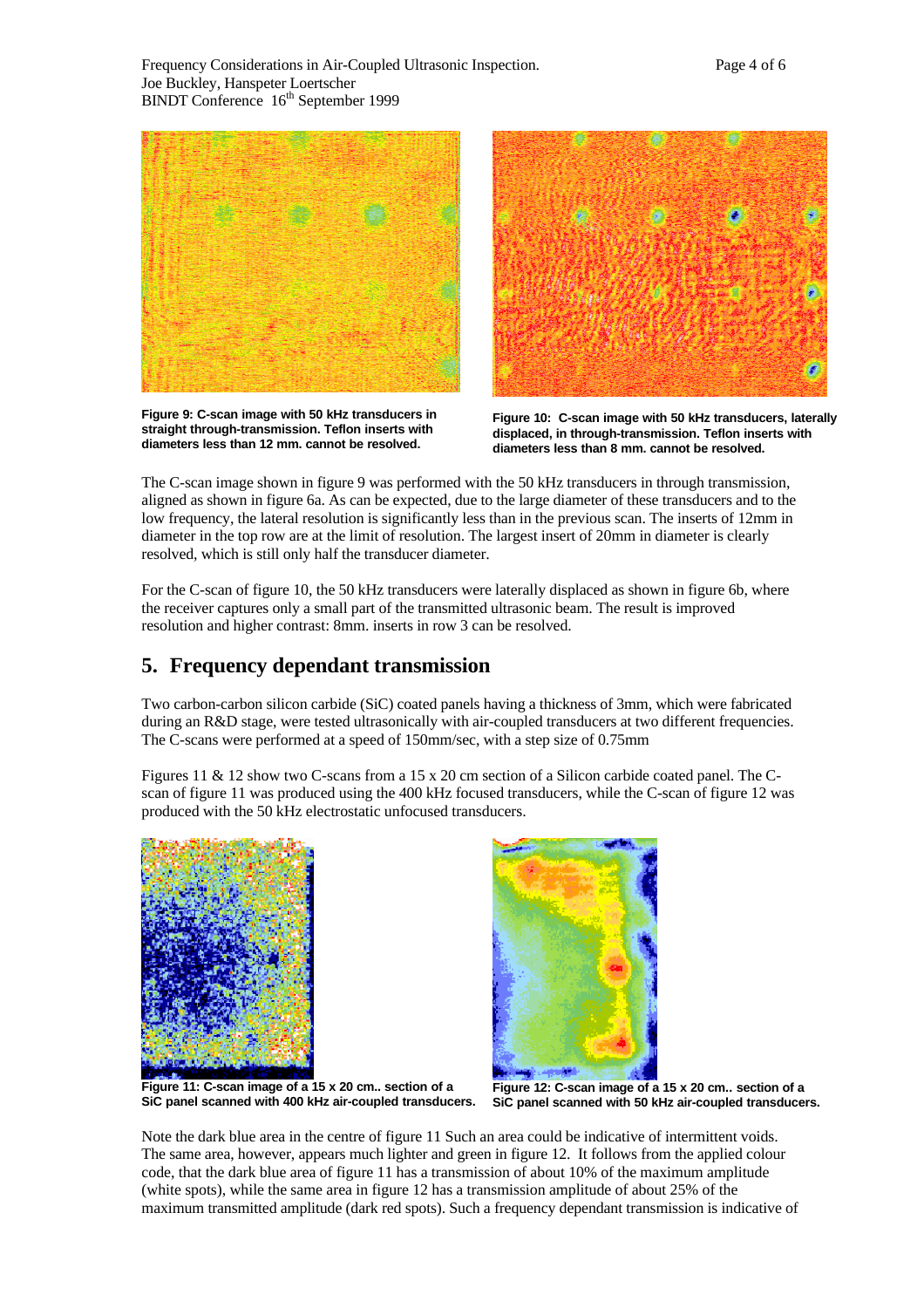an increased porosity rather than of intermittent voids. The increased porosity was subsequently confirmed through destructive testing.

Another development panel, measuring 15cm. by 30cm, was also scanned twice, first at 400 kHz, and then at 50 kHz. The C-scans are shown in figures 13 & 14.



**Figure 13: C-scan image of a 15 x 30 cm. section of a SiC panel scanned with 400 kHz air-coupled transducers.**

**Figure 14: C-scan image of a 15 x 30 cm. section of a SiC panel scanned with 50 kHz air-coupled transducers.**

#### **Figure 15: Arithmetic difference between the above two scans**

Note the similarities and the discrepancies (highlighted in Figure 15) between the above C-scans. The dark blue areas, which both scans have in common (transmission not frequency dependent), are interpreted as de-laminations. The red areas in figure 14, which correspond to dark blue spots in figure 13 (transmission frequency dependant) are interpreted as areas of increased porosity.

### **6. Applications of Low frequency Air Coupled Ultrasonic Inspection.**

### **Multi-layer Honeycomb structures**

A seven-layer structure was developed for a military aircraft application. The open cell construction at the ends made any conventional approach impossible. Using the 50 kHz system it was possible to transmit sound through the structure and locate areas of debonding around 30mm across.